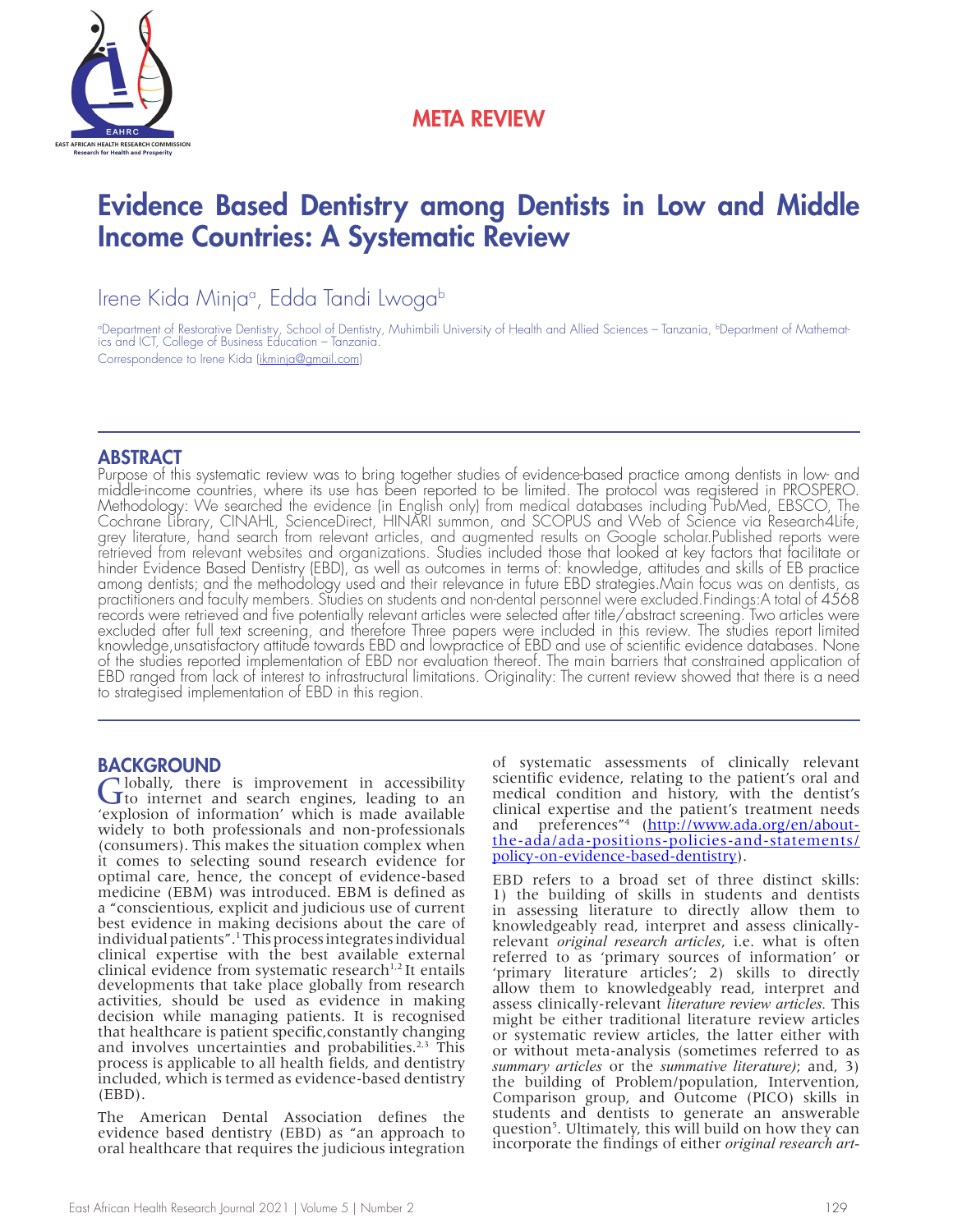*icles* or *literature review articles* into their 'evidence-based dentistry' decision-making process to provide-'evidencebased' care for their patients. Hence, the basis for clinical decision in EBD, involves a triad of best available evidence, together with practitioners' expertise and patient characteristics or preferences.

Utilisation of evidence in patient care has a number of benefits including but not limited to support practitioner's decision-making process as well as enhance trust in treatment by the community.6,7 EBD is useful when it comes to assisting in cost containment in health care and positively impacting on patient treatment outcome. EBD also makes practitioners more accountable in their practice; and allows incorporation of clinical research into practice. EBD, when included as an integral part in patient dental care, dental training and research was seen to improve skills and expertise and treatment outcome.

Efforts have been done to integrate evidence-based practice (EBP) into clinical practice worldwide. These efforts have been evaluated across different health fields including general physicians, nurses, occupational therapy, physical therapists, western herbal medicine providers, dentists and the like. Strategies utilized to incorporate EBD included: promoting online knowledge transfer on rapid access to information on EBD among dentists; inclusion of summaries of systematic reviews and recommended treatment and guidelines; and in dental education<sup>5</sup>. Due to the complexity of dental care, use of evidence in dental practice has been reported to be limited. The latter is reported to be due to scarcity of literature on high evidence research such as Randomised Control Trials (RCT)<sup>8</sup>. Models that specifically target dental profession are important due to the level of control a patient has concerning how, when and if it is necessary to treat dental problems in terms of personal desires and insurance benefits<sup>8</sup>. Building a research culture during undergraduate training is one of the basic strategies to inculcate utilisation of research evidence in patient care. In a study that assessed dental and medical students in Saudi Arabia, reported deficient knowledge and attitudes towards EBP and recommended changes that will enhance implementation of EBP.<sup>9</sup> Studies have revealed marked improvement in students' knowledge, attitudes ands kills to practice EBP following EBP training. This has been observed among nurses, medical, as well as dental students.10–12

Most decision making on treating patients in most lowand middle-income countries (LMICs), has been based on what has taken place during normal undergraduate or postgraduate training. Hay and colleaguesalso reported that, most physicians rarely used scientific evidence, but rely on their own or colleagues' experience in patient care.13 On the same note, few studies done in LMICs on EBP showed limited use of scholarly electronic journals and the use of non-scholarly information (such as Google) was high. $14-16$  Due to the fact that, developments in dentistry do occur significantly, having good understanding andknowledge on acquiring accurate information is one of the key components that will assist in translating research evidence into clinical practice / community decision making.

There is a lot of primary research regarding EBD among

 dentists when it comes to their knowledge, practice and skills; as well as implementation strategies. The reported research has mostly been conducted in the upper middleand high-income countries. The objective of this review, therefore, was to bring together adequate studies that assess the implementation of EBP among dentists in low and middle and income countries. We looked at the methodology used if they are adequate; and also, the key factors that facilitate or hinder EBD, as well as outcomes (knowledge, attitudes and skills) of EB practice among dentists, to assist in recommendation of future strategies.

#### **METHODOLOGY**

The protocol for the current study was registered with PROSPERO databases in 2018, ID CRD42018090216.

#### Criteria for Considering Studies for this Review Types of Studies

We included all cross-sectional survey studies, qualitative studies, case-control studies, randomised controlled trials, quasi-experimental studies, and cohort studies with or without comparison groups.

#### Participants/Population

We included studies that had focused on dentists, as practitioners and faculty members. We excluded dental students as well as other studies that had focused on both dentists and other medical practitioners such as medical doctors.

#### **Intervention**

We included studies that had the application of Evidence Based Dentistry (EBD) among dentists in terms of having knowledge and skills on acquiring accurate information and utilization of scientific evidence in patient care.

#### Main Outcome

The study assessed the improved levels of knowledge, skills, attitudes and practice of evidence-based dentistry among dentists from the low- and middle-income countries. The study compared the change of knowledge, skills and attitude and before and after the implementation of EBD. Additional outcomes included the following: Change of behavior towards EBD practice among dentists, formulation of guidelines, improved search strategies and discussions in meetings after implementation of EBD

#### Search Methods for Identification of Studies

We searched evidence from medical databasesin November, 2018, and we updated the literature between October and January, 2020. These databases includedPubMed, EBSCO, The Cochrane Library, CINAHL, ScienceDirect, HINARI summon, and SCOPUS and Web of Science via Research4LIfe. Moreover, we conducted a grey literature search from respective databases and conducted a hand search from relevant articles in the subject matter. We also searched Google scholar to augment results from other databases. Relevant literature and published reports were retrieved from other websites and organizations. We searched literature published in English only and without restricting time period.The search terms that were used for each database are attached in Appendix 1 (http:// tinyurl.com/EBDappendix1).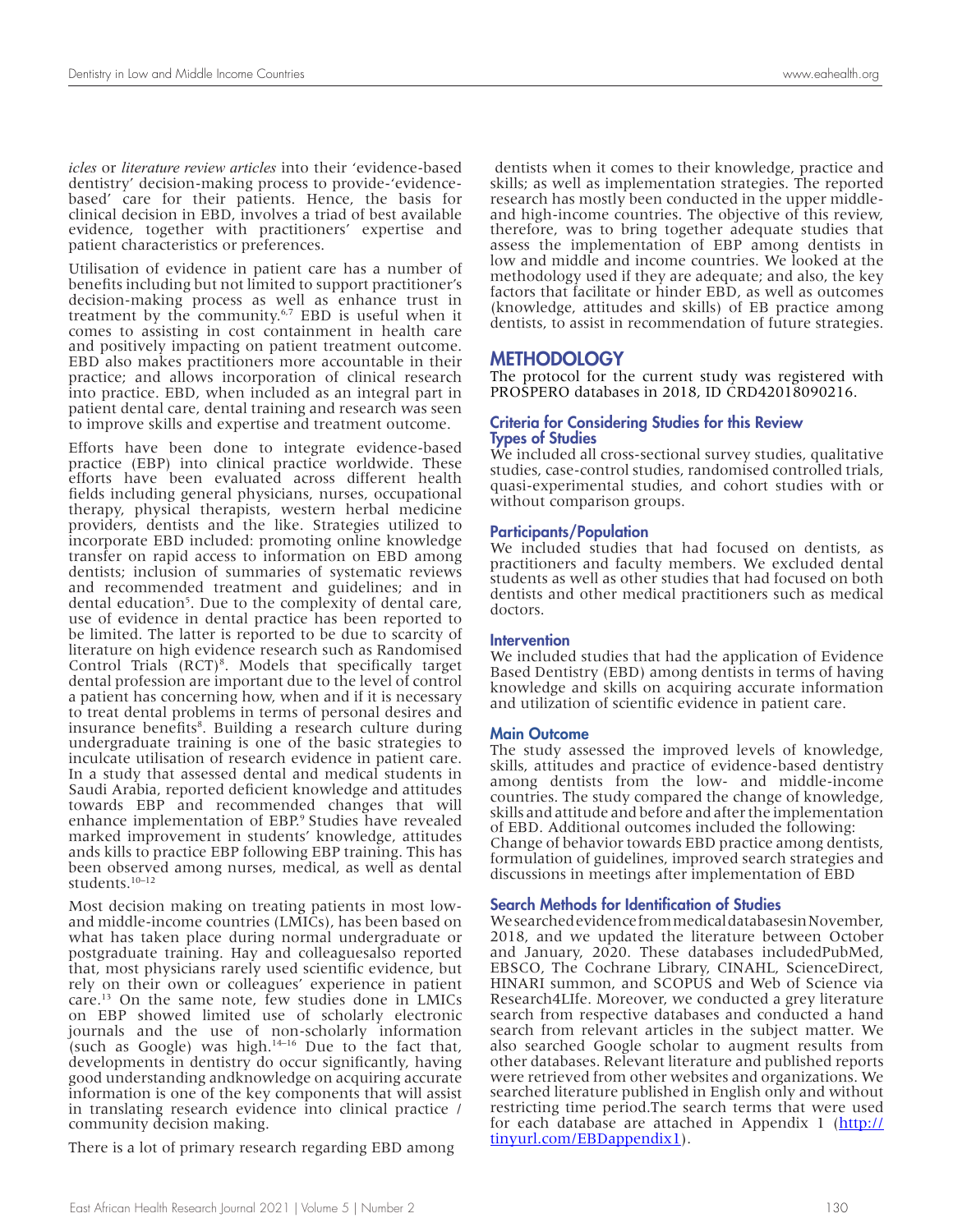#### **Screening**

Two review authors conducted the search and screened the research studies, by titles and abstracts for inclusion. Further, the authors conducted the full-text screening. Agreement on their inclusionwas reached via consensus. Rayyan software was used to conduct the title/abstract screening, while CADIMA was used for full text screening. An experienced researcher was consulted in case of the discrepancies during data screening.

#### Data Extraction

Data extraction was carried out under the guidance of the PRISMA checklist17.Two review authors independently extracted data from the included studies using a standardized data extraction form that was created in CADIMA. Afterwards, the data compared. An experienced researcher was consulted in case of the discrepancies during data extraction.

#### Risk of Bias Assessment

The risk of bias of the included studies was assessed by using the scale for quantitative and qualitative studies developed by Kmet and co-workers18. The tool for the quantitative studies has 14 items, which can be scored based on the degree to which the specific criteria were met ("yes" = 2, "partial" = 1, "no" = 0). The items that were not applicable to a particular study were scored as "N/A"18. Thus, they were not included from the summary score. Therefore, the "summary score for each paper was calculated by summing the total score obtained across the 14 items and dividing by 28 of the total possible score"18. The tool for qualitative studies had ten items, and the scores can be calculated in a similar fashion as for quantitative studies. The 'not applicable' option is not allowed for quantitative studies. Therefore, the "summary score for each paper was calculated by summing the total score obtained across the ten items and dividing by 20 of the total possible score"18. Two raters (authors) performed independently the risk of bias and then resolved differences.

#### Data Analysis

Structured narrative review of the studies is presented in this review. We used Excel to code and categorize data for qualitative data analysis.

## **FINDINGS**

### Search Results

The search retrieved 4568 records, and 775 duplicated records were excluded (see Figure 1). About 3793 were selected for further screening, and 3788 were excluded following title and abstract screening. About five potentially relevant articles were selected, and two articles were excluded following full text screening based on the pre-specified inclusion and exclusion criteria. About three papers were subjected for quality assessment, and they were further included in the qualitative analysis.

#### Study Quality, the Risk of Bias, and Quality of Evidence

The risk of bias was further assessed for the two quantitative studies that were selected. The overall scores (Table 1) assigned by both reviewers was 0.9. Both reviewers allocated the same overall score to the two studies. The risk of bias was further assessed for the one

 qualitative study that was selected. The overall scores (See Table 2) assigned by both reviewers was 0.5. Both reviewers assigned the same overall score to the study.

#### Methodological Issues of the Included Studies

There was a total of three articles that fulfilled the criteria and were qualified in qualitative synthesis and quality assessment.19–21 Two studies were conducted in Nigeria and one in Rwanda.19–21 Two of these studies involved assessment of knowledge, attitude and practice of dental practitioners and faculty on EBD.19,20 The third article aimed to determine the level of knowledge, attitude, and practice of oral health care providers toward the use of online medical databases for clinical decision-making processes.21 None of the studies reported presence of EBD implementation strategies nor evaluation thereof. The first article aimed to assess the state of EBD in the four fully accredited dental schools in Nigeria as an example of a developing economy.20

This study involved, firstly, literature search on EBD that included six articles. Secondly, faculty members, dental specialists and resident doctors were interviewed over the phone. Among the six articles retrieved from literature search, three of themreported on steps by step procedures to follow on how to conduct EBD practice; while the other two reported on application of EBD for different dental procedures; the last one was a letter to the editor.22–27 The second reviewed article conducted questionnaire survey among dentists registered with medical and dental council  $(N=114)$  in Nigeria<sup>19</sup>. While the third article involved oral health care providers (N=201) who are registered either with the Rwanda Allied Health Professional Council (RAHPC) or Rwanda Medical and Dental Council  $(RMDC)^{21}$ . The latter also utilized self-administered questionnaires. See Appendix 2 for more details (http://tinyurl.com/EBDappendixII).

The studies were ethically approved by their governing bodies and permission to conduct studies were reported as University of Rwanda College of Medicine and Health Sciences (CMHS) Institutional Review Board and permission to obtain contact details from RAHPC and RMDC; and the Senate Research University of Western Cape $19,21$ .

#### Awareness and Knowledge on EBD

All studies report that knowledge and awareness of EBD to be below averageor of low level.<sup>20.21</sup> Similarly, on assessment of knowledge of different online databases, Adeoye reported thatthat slightly over 50% were not aware of the Cochrane collaboration while about 20% had minimal knowledge of the same<sup>19</sup>. In addition, whereas systematic review could be defined by 42% of participants, 25.4% of them were not aware of the systematic review terminology. Critical appraisal terminology was understood by about 50%, but more than a third of them were not aware of  $it^{19}$ . Less than one third of the respondents could choose correct definitions of EBD related terms, including evidence-based practice, critical appraisal and systematic review (30.7%, 31.6% and  $21.\overline{1\%}$ , respectively). Among those who asserted to have knowledge on the three terminologies of EBP, systematic review and critical appraisal, only 32.5%, 40.4% and about half (54.4%) had truly answered corre-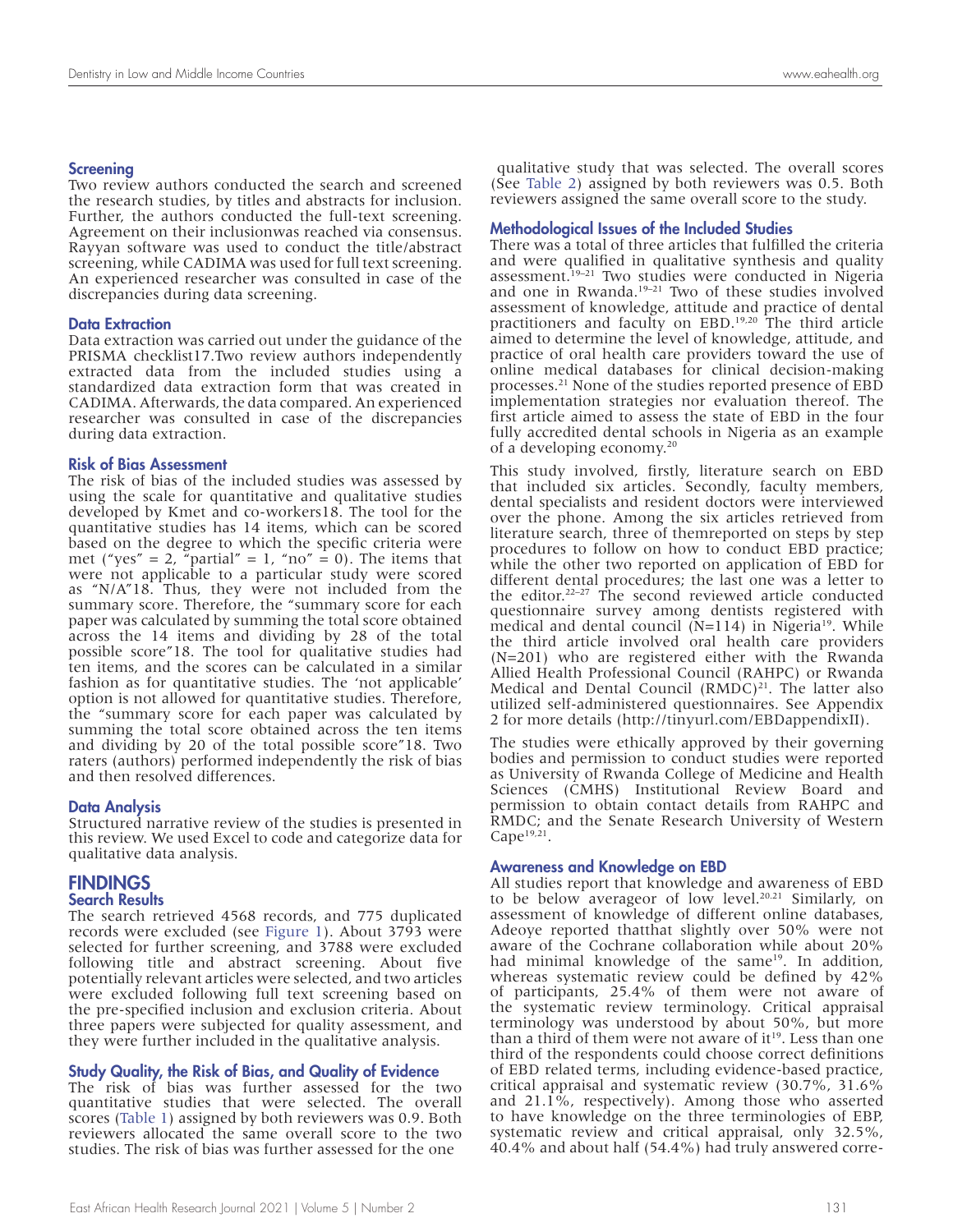

| FIGURE 1: Flow chart diagram: Publications screening process to get relevant papers that qualified for data synthesis |  |
|-----------------------------------------------------------------------------------------------------------------------|--|
| and quality assessment                                                                                                |  |

| <b>TABLE 1: Risk of Bias Results for Quantitative Studies</b>                                                                                        |                        |                             |  |
|------------------------------------------------------------------------------------------------------------------------------------------------------|------------------------|-----------------------------|--|
| Criteria                                                                                                                                             | Adeoye,<br><b>2008</b> | Nzabonimana et al.,<br>2019 |  |
| 1. Question / objective sufficiently described?                                                                                                      | 2                      | 2                           |  |
| 2. Study design evident and appropriate?                                                                                                             | 2                      | 2                           |  |
| 3. Method of subject/comparison group selection or source of information/<br>input variables described and appropriate?                              | 2                      | 2                           |  |
| 4. Subject (and comparison group, if applicable) characteristics sufficiently<br>described?                                                          | 2                      | 2                           |  |
| 5. If interventional and random allocation was possible, was it described?                                                                           | N/A                    | N/A                         |  |
| 6. If interventional and blinding of investigators was possible, was it reported?                                                                    | N/A                    | N/A                         |  |
| 7. If interventional and blinding of subjects was possible, was it reported?                                                                         | N/A                    | N/A                         |  |
| 8. Outcome and (if applicable) exposure measure(s) well defined and robust to<br>measurement / misclassification bias? Means of assessment reported? | 2                      | 2                           |  |
| 9. Sample size appropriate?                                                                                                                          | 2                      | 2                           |  |
| 10. Analytic methods described / justified and appropriate?                                                                                          |                        |                             |  |
| 11. Some estimate of variance is reported for the main results?                                                                                      |                        |                             |  |
| 12. Controlled for confounding?                                                                                                                      | N/A                    | N/A                         |  |
| 13. Results reported in sufficient detail?                                                                                                           | 2                      | 2                           |  |
| 14. Conclusions supported by the results?                                                                                                            | 2                      | $\overline{2}$              |  |
| Total                                                                                                                                                | $18/20=0.9$            | $18/20=0.9$                 |  |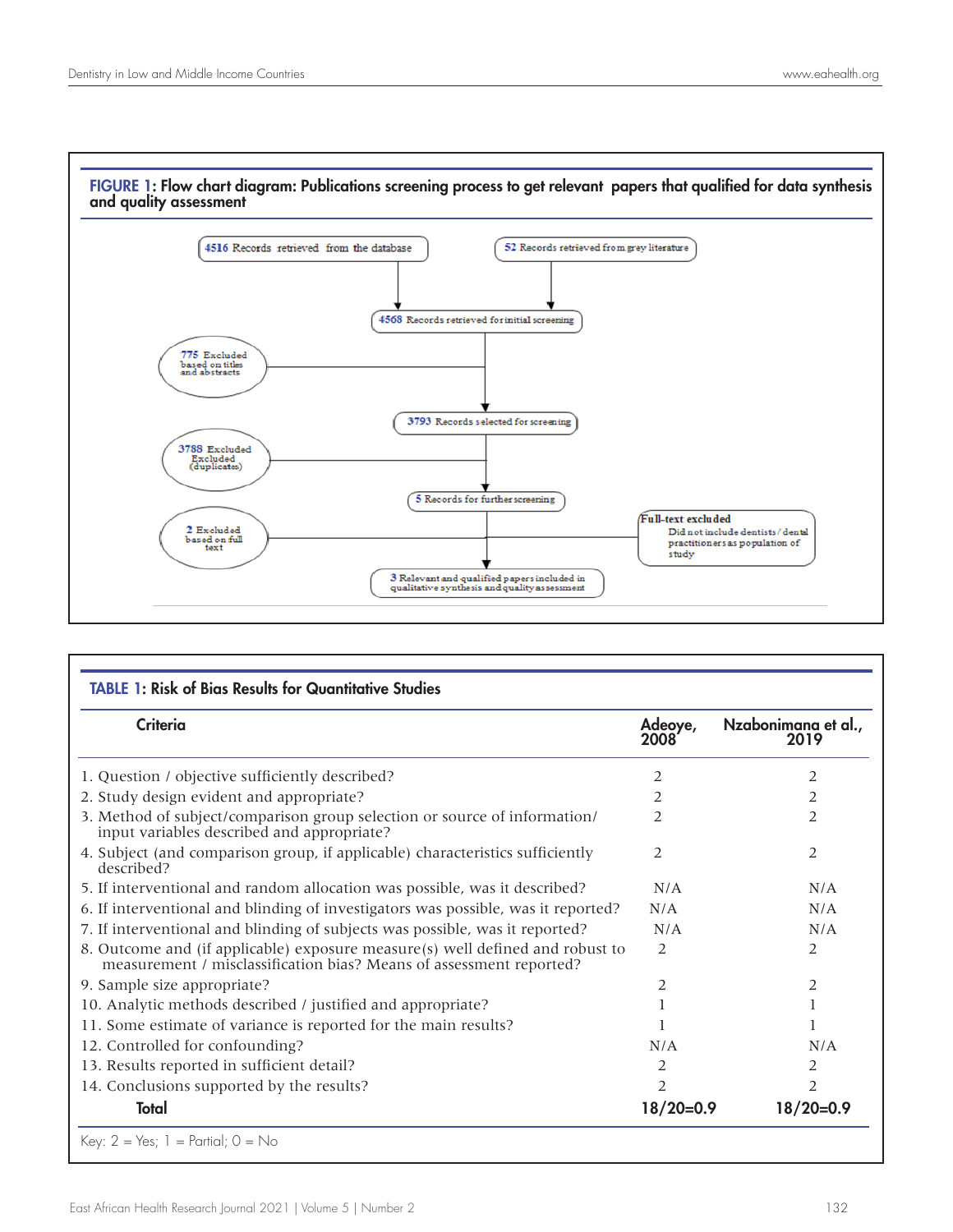ctly19. On the same note, Nzabonimana et al.,reported that participants had low level of awareness of useful databases for clinical decision making such as PubMed (41%), Drug. com (29%), Medscape (16%), and MedlinePlus (14%).<sup>21</sup>

| <b>TABLE 2: Risk of Bias Results for Qualitative Study</b>            |                                |  |
|-----------------------------------------------------------------------|--------------------------------|--|
| <b>Criteria</b>                                                       | Adeniyi &<br>Adeyemo<br>(2010) |  |
| 1. Question / objective sufficiently described?                       | 2                              |  |
| 2. Study design evident and appropriate?                              | 2                              |  |
| 3. Context for the study clear?                                       | $\overline{2}$                 |  |
| 4. Connection to a theoretical framework/<br>wider body of knowledge? | 1                              |  |
| 5. Sampling strategy described, relevant<br>and justified?            | 0                              |  |
| 6. Data collection methods clearly described<br>and systematic?       | 1                              |  |
| 7. Data analysis clearly described and<br>systematic?                 | 0                              |  |
| 8. Use of verification procedure(s) to<br>establish credibility?      | 0                              |  |
| 9. Conclusions supported by the results?                              | 2                              |  |
| 10. Reflexivity of the account?<br>Total                              | $11/20=0.55$                   |  |

#### Attitude towards of EBD

The reviewed studies indicated that poor attitude towards EBD was observed in most primary studies. Contrary to this, Adeoyereported that almost all (97.4%) the participating dental practitioners were interested in getting more informed on EBD with 42.1% desiring short courses as way to get the information.19 Additionally, the latter study stated that 46.9% of those with awareness on EBD concept feltthat it was important while 17.7% felt the EBD concept was not important.<sup>19</sup> Similarly, Nzabonimana etal.,reported that positive attitude towards the use of online medical databases and resources is important to support clinical decision $21$ . Furthermore, the oral care providers in this study, also believed availability of online resources is beneficial for patient care.

#### EBD Practice

The results indicate that there was low level of practicing EBD among dental professionals in the reviewed studies. EBD was not practiced by most dental practitioners, with majority utilizing clinical experience and expertise as the main basis for decision making during patient care at their centers.20 Nzabonimana and co-workersin their assessment of utilization of online resources for clini cal decision making, reported that slightly less than half (49.7%) of the oral health care practitioners agreed that use of online databases was useful for clinical decision making while 20.4% disagreed and 29% where neutral.<sup>21</sup>

#### Basis for decision making in patients care and information sources consulted

The results indicate that electronic resources and person to person communication as the main sources of information for dental professional'spatient care services. For instance,Nzabonimana found that most dental professional relied on Google (81%) and 60% used YouTube videos for professional needs.<sup>21</sup> Adeoye reported that, majority of the dentists (68.4%) consulted either friends / colleagues opinion; 18.4% used textbooks and 7.9% electronic database when uncertain about choices of treatment<sup>19</sup>. The study among Rwandese oral health care provides reported information sought for was about clinical procedures (34.8%), drug prescription (24.8%) and drug interaction  $(5\%)$ .<sup>21</sup>

#### Implementation Strategies of Evidence-Based Dentistry

None of the studies retrieved for this review reported structured implementation strategies on evidencebased dentistry by institutions or hospitals for students, postgraduates, faculty or dental / oral clinicians. All studies reported on knowledge, attitudes and practice of EBD. Therefore, evaluation of implementation was not applicable.

#### Behavior Changes

Adeoye reported that majority of the participants (82.3%) with awareness on EBD agreed to have changed their behavior to use the EB concept during practice<sup>19</sup>. The change was attributed to reading articles on EBD. The change in practice was also attributed to the quality of the journal articles read, the types of journals as well as the authors. Very few respondents  $(N=10)$  in the study reported to have participated in EBP courses.

#### Established EBD Activities

None of the articles reviewed reported any formal and structured EBD training for clinicians or dental students.

#### Barriers for EBD Practice

Two of the studies reported barriers perceived by dental practitioners towards practicing EBD. Adeniyi and colleaguereported five barriers as outlined here: firstly, deficient practitioner interest; secondly, in dental health care, conventional model was more convenient, beneficial and effective than the EB model; thirdly, for most dental health conditions, reliable and high-level evidence is scarce, and that the retrievable evidence may not be applicable in local settings as they are from dissimilar cultures<sup>20</sup>. Fourthly, challenges in infrastructure such as unreliable electricity power supplies, limited access to web-based subscription medical databases, computers and internet services; and lastly, scarcity of mentors who are passionate about EBD. Additionally, Adeoyereported the most mentioned barriers being limited knowledge and awareness of EBP, inadequate finances, as well as equipment and materials $19$ . Not having enough time for EBD practice was also cited as an obstacle due to high workload. Also stated was the fear related to slow rate of acceptance by dentists and limited opportunities for training EBP.

```
DISCUSSION
Methodological Issues
```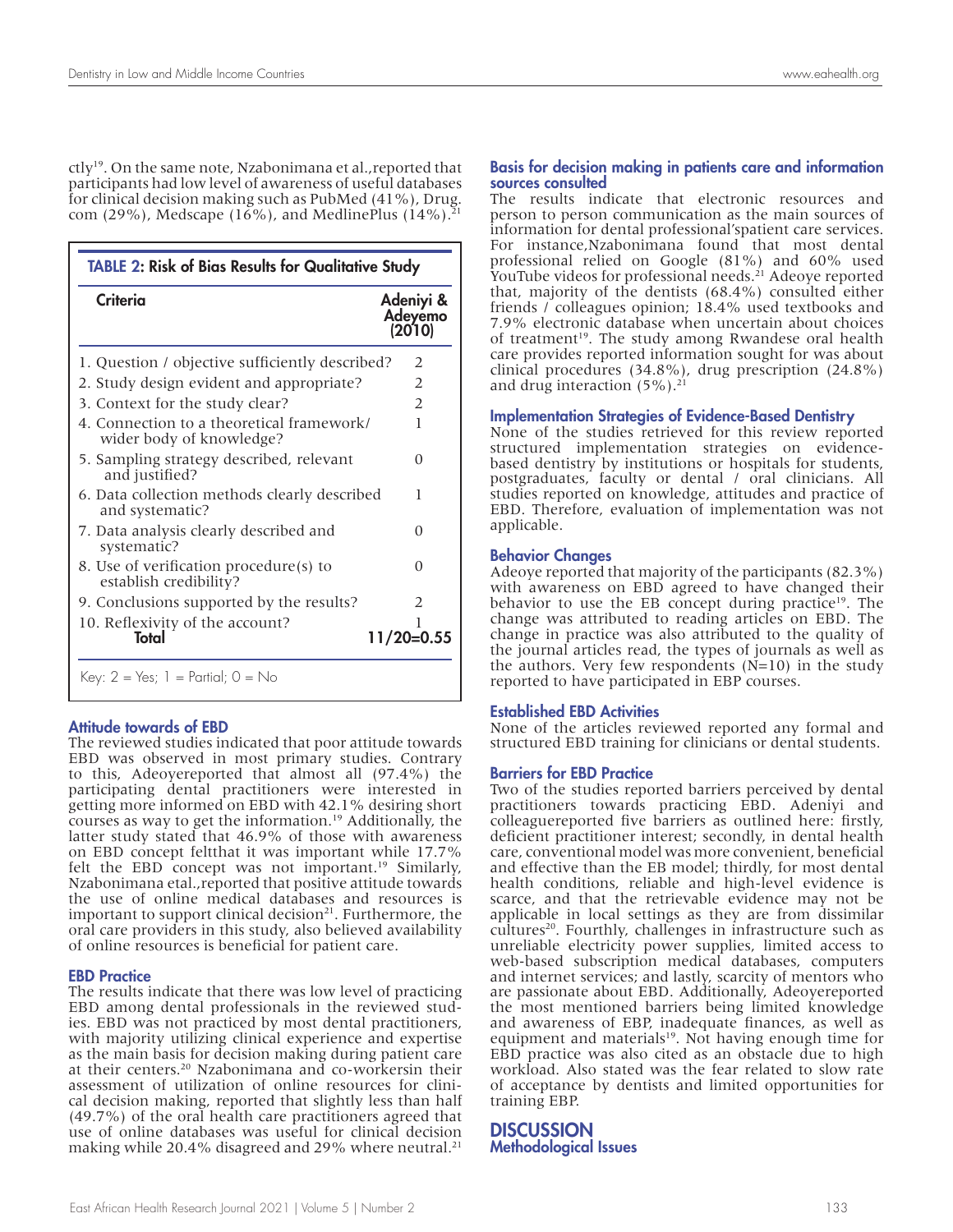In this review, there were three articles that fitted the criteria for inclusion into this review, showing the scarcity of EBD research in LMICs.Similarly, the current evidence on implementation strategies of EBD in LMICs is lacking. We expected to carryout meta-analysis and therefore to deploy meta-regression analysis by age, geographical location as well as other demographic characteristics. This analysis could not be performed due to a limited number of quantitative studies that are comparable. Despite the minimal number of articles included, systematic review can assist to identify that as a gap and form basis to suggest further work on the area of interest.

Methodologically, the included studies mainly focused on the cross-sectional survey methods and qualitative interviews. Further, it is worth noting that the risk of bias assessment for qualitative studies was moderate, while the rating for the quantitative studies was above 0.9 percent. These findings indicate a good quality of the applied methods in the included studies. However, since the included studies only applied cross-sectional surveys, and minimal use of qualitative methods, there is a need for a more rigorous mixed method studies that will combine both quantitative and qualitative studies. Qualitative studies will assist to understand the context of EBD, while quantitative studies e.g.,Randomized Controlled Trials (RCTs) will enable to ascertain the extent of the application of EBD, and areas for improvement.

#### Knowledge, attitude and practice of EBD

The reviewed studies report low and below average knowledge and awareness of EBD and low use of EB databases.19–21 Significant number of dentists with limited levels of knowledge on EBD has been reported elsewhere in countries like Iran and Pakistan<sup>28,29</sup>. Studies reveal that having knowledge on issues pertaining to EBD, increases chances on uptake of EBD in patient care decision making<sup>12</sup>. Currently, access to internet has increased globally, this is true also for the LMICs. The improved access to information, necessitates the need to strategize implementation of EBD, particularly, to build capacity in utilization of appropriate online peer reviewed medical resourcesand tools for clinical decision making.Training in the form of continuing educational programs to clinicians and faculty; and incorporation of EBD modules into degree/ certificate programs has been recommended.<sup>28,29</sup>

A positive attitude is essential for a change to occur towards a desired outcome. The current reviewed studies showed variation inreported attitudes of the dentists towards EBD.The dentists in the study byAdeniyi and colleague, reported negative attitudes towards utilization of EBD,unlike the other two studies that showed positive attitudes towards EBD<sup>19-21</sup>. The negative attitudes stated were mostly related to lack of interest as well as unfavorableconditions for EBD practice, is a common phenomenon in most LMICs. This calls for interventions geared towards not only improved knowledge and attitudes but also making available the required tools to make EBD practical.The latter efforts are also applicable and may bring more effective outcomes, in situations where attitudes are positive among the dentists $19,21$ .

Practice of EBD and use of scientific evidence databases was low among the dentist in the current review. Moreover, even though a substantial number of dentists

reporting EBD practice in the current review, a large number could not correctly respond to the EBD knowledge questions.19 As reported in a previous study in Kuwait, despite the high percentage of dentists reporting the use of EBD, fewer than fifty percent had reasonable understanding of fundamentals related to EBD.30 Majority of the dentists rely on experienceand obtaining information from colleagues or textbooks and non-peer reviewed information, which are convenient to them, but are considered not to have sufficient evidence for decision making.The study found that electronic resources and person to person communication as the main sources of information for dental professionals' patient care services. On electronic sources, the findings further showed that dental professionals relied on the Google (81%) and YouTube videos (60%) for professional needs. The high use of Google search has also been reported in other studies<sup>16</sup>. This finding indicates that the use of e-resources is discouraging as one would have expected probably due to lack of awareness and skills on how to use e- resources. Although Google is a good resource for retrieving large amount of results for dental professionals, concerns have been raised about how reliable is the information that it retrieves.16

#### Implementation of EBD

The lack of studies, in this review, reporting implementation strategies for EBD in LMICs justifies why there was low or below average levels of knowledge on EBD. On the same note, EBD interventions, could improve dentists' attitudes towards the use of evidence in decision making and hence practice EBD. This underscores the need for EBD interventions among dentists in the region.

#### Perceived barriers to practice EBD

There was a high number of literaturesthat assessed factors affecting uptake of EBP with more focus on medical profession. Despite the similarities in identified factors associated with EBP in other professions with those for dental profession, there is considerable differences in medical and dental practice due to differences in funding and organizational structures $31$ . Accessibility to dental literatures, insurance coverage to name the few, require plans that will be based on barriers and promoters specifically for EBD<sup>31,32</sup>

As reported a systematic review previously, shortage of time and financial constraints featuring as barrier to EBD practice<sup>33</sup>

In our review similar barriers were noted, and in addition, cultural issues and non-supportive infrastructural were mentioned, requiring cultural and societal sensitive evidence to be obtained for effective implementation of evidence-based dentistry.

#### **CONCLUSIONS**

The current systematic review revealed limited number of studies on EBD, and that none of the studies reported presence of EBD implementation strategies nor evaluation thereof. The dental professionals mainly relied on the electronic resources and person to person communication as the main sources of information for their patient care services.

The study findings indicated a low and below average of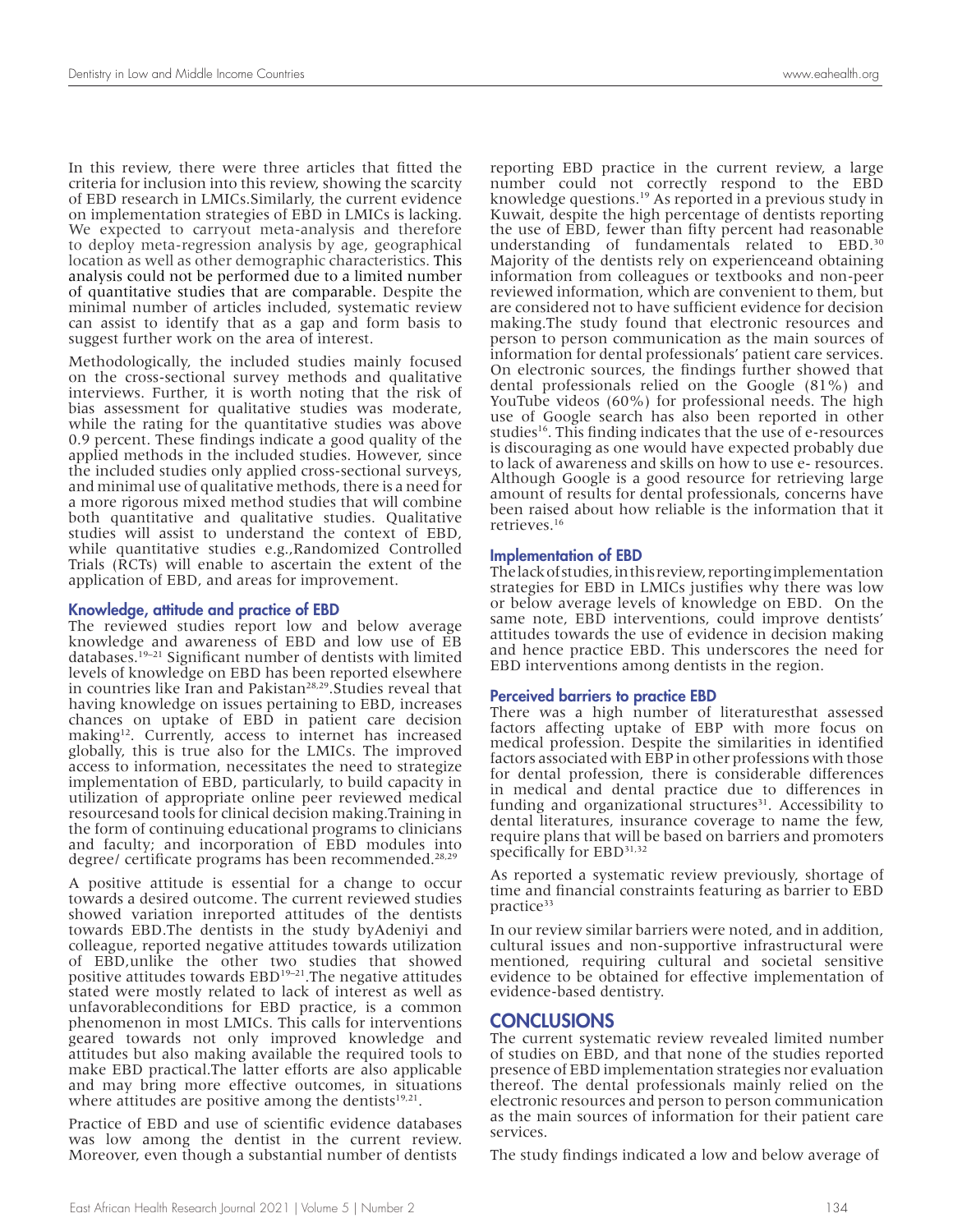knowledge and awareness of EBD and relevant databases for EBD. Poor attitude towards EBD was observed in most primary studies. Practice of EBD and use of scientific evidence databases was low among the dentist in current review. In terms of behavior change, one primary study reported that most of the respondents were aware of EBD concept and that reading a research / scientific article caused them to changetheir practice.

None of the reviewed articles reported implementation of any formal and structured EBD training for clinicians or dental students. A number of barriers that constrained application of EBD were noted in the reviewed studies, which included: lack of interest, the traditional model for decision making is effective and more convenient than EBD, scarcity of reliable and high-level evidence in the world dental literature may require cautious application in our settings, infrastructural limitations (i.e. erratic electricity power supplies, limited access to e-resources, insufficient access to computers and internet facilities), lack of mentors, lack of adequate knowledge and awareness of EBP, limited finance, lack of sufficient time for EBD, and a lack of adequate training opportunities on EBP.

Methodologically, the included studies mainly focused on the cross-sectional survey methods and qualitative interviews. Given the fact that there is low application of EBD and poor use of EBD resources, the study had several implications to improve practice, policy and research methods, as shown below:

Practically, the study recommends the following: Dental schools and hospitals need to build capacity to dental practitioners, faculty and students in the form of continuing educational programs and incorporation of EBD modules into degree/ certificate programs. These training programs should inform them about evidence based online databases and resources to increase accuracy of their clinical decision making; Dental schools and hospitals libraries need to have promotion plan that will encourage the application of EBD to dental practitioners, faculty and students by using print and electronics means such as posters, leaflets, online videos on the websites etc.; Dental schools and hospitals need to form evidence-based study clubs between different specialties of healthcare in oral health to encourage adoption and use of EBD; Dental schools and hospitals need to ensure that libraries are kept up-to-date and relevant especially in healthcare as well as in the hospitals; Dental schools and hospitals need to improve the ICT infrastructure to ensure there is adequate access to computers, internet and electrical power for effective application of EBD; Responsible professional Council should give directives tothe dental practitioners to regularly attend courseson EBD and to include it into their daily clinical practice; Methodologically, the study recommends a need for a more rigorous mixed method studies that will combine both quantitative and qualitative studies; The study also recommends the need for allocation of funding for future research on evidence-based dentistry in the region; In terms of policy, dental schools and hospitals need to set up polices and guidelines that will encourage oral health care providers to refer to peer reviewed sources to ensure that they utilize reliable current and evidence-based information for patient management.

#### REFERENCES

- Sackett DL, Rosenberg WMC, Gray JAM, Haynes RB, Richardson WS. Evidence based medicine: what it is and what it isn't. 1996. Br Med J. 1996;312:71. doi:10.1136/bmj.312.7023.71
- 2. Levy B. Path to leadership in medicine: Advocacy and evidencebased medicine. J Gynecol Obstet Hum Reprod. 2020;49(2). doi:10.1016/j.jogoh.2020.101680
- 3. Mckibbon KA. Evidence-based practice. Bull Med Libr Assoc. 1998;86(3):396. www.shef. Accessed June 27, 2020.
- 4. ADA. American Dental Association. Policy on Evidence-Based Dentistry. [Last retrieved on 2020, June]. Available from:http://www.ada.org/en/about-the-ada/adapositions-policies-and-statements/policy-on-evidence-baseddentistry - Google Search. https://www.google.com/ search?q=ADA.+Policy+on+Evidence-Based+Dentistry.+%5BLa st+retrieved+on+2020%2C+June%5D.+Available+from%3A+h ttp%3A%2F%2Fwww.ada.org%2Fen%2Fabout-the-ada%2Fadapositions-policies-and-statements%2Fpolicy-on-evidence-baseddentistry&rlz. Accessed June 27, 2020.
- 5. Afrashtehfar KI, Assery MK. From dental science to clinical practice: Knowledge translation and evidence-based dentistry principles. Saudi Dent J. 2017;29(3):83-92. doi:10.1016/j. sdentj.2017.02.002
- 6. Cannavina CD, Cannavina G, Walsh TF. Effects of evidencebased treatment and consent on professional autonomy. Br Dent J. 2000;188(6):302-306. doi:10.1038/sj.bdj.4800463
- 7. Hasanpoor E, Janati A, Arab-Zozani M, Haghgoshayie E. Using the evidence-based medicine and evidence-based management to minimise overuse and maximise quality in healthcare: A hybrid perspective. BMJ Evidence-Based Med. 2020;25(1):3-5. doi:10.1136/bmjebm-2018-110957
- 8. Bidra AS. Evidence-based prosthodontics: fundamental considerations, limitations, and guidelines. 2014;58(1):1-17. https://www.dental.theclinics.com/article/ S0011-8532(13)00078-5/abstract. Accessed June 27, 2020.
- 9. Bahammam MA, Linjawi AI. Knowledge, attitude, and barriers towards the use of evidence based practice among senior dental and medical students in western Saudi Arabia. Saudi Med J. 2014;35(10):1250-1256. https://www.ncbi.nlm.nih.gov/ pmc/articles/PMC4362121/. Accessed June 27, 2020.
- 10. Leach MJ, Hofmeyer A, Bobridge A. The impact of research education on student nurse attitude, skill and uptake of evidencebased practice: A descriptive longitudinal survey. J Clin Nurs. 2016;25(1-2):194-203. doi:10.1111/jocn.13103
- 11. Lai NM, Nalliah S. Information-seeking practices of senior medical students: The impact of an evidence-based medicine training programme. Educ Heal Chang Learn Pract. 2010;23(1):151. http://www.educationforhealth.net/article.asp?issn=1357- 6283;year=2010;volume=23;issue=1;spage=151;epage=15 1;aulast=Lai. Accessed June 27, 2020.
- 12. Azarpazhooh A, Mayhall JT, Leake JL. Introducing Dental Students to Evidence-Based Decisions in Dental Care. J Dent Educ. 2008;72(1):87-109. doi:10.1002/j.0022- 0337.2008.72.1.tb04457.x
- 13. Hay MC, Weisner TS, Subramanian S, Duan N, Niedzinski EJ, Kravitz RL. Harnessing experience: exploring the gap between evidence-based medicine and clinical practice. J Eval Clin Pract. 2008;14(5):707-713. doi:10.1111/j.1365-<br>2753.2008.01009.x
- 14. Kakoko DC, Tarimo EAM, Lwoga E, Chimwaza G, Chataira- Mawire B. Experiences of evidence based practice training and implementation in selected universities and hospitals in Tanzania: A qualitative study. Int J Innov Healthc Res. 2016;4(4):1-9. www. seahipaj.org. Accessed June 27, 2020.